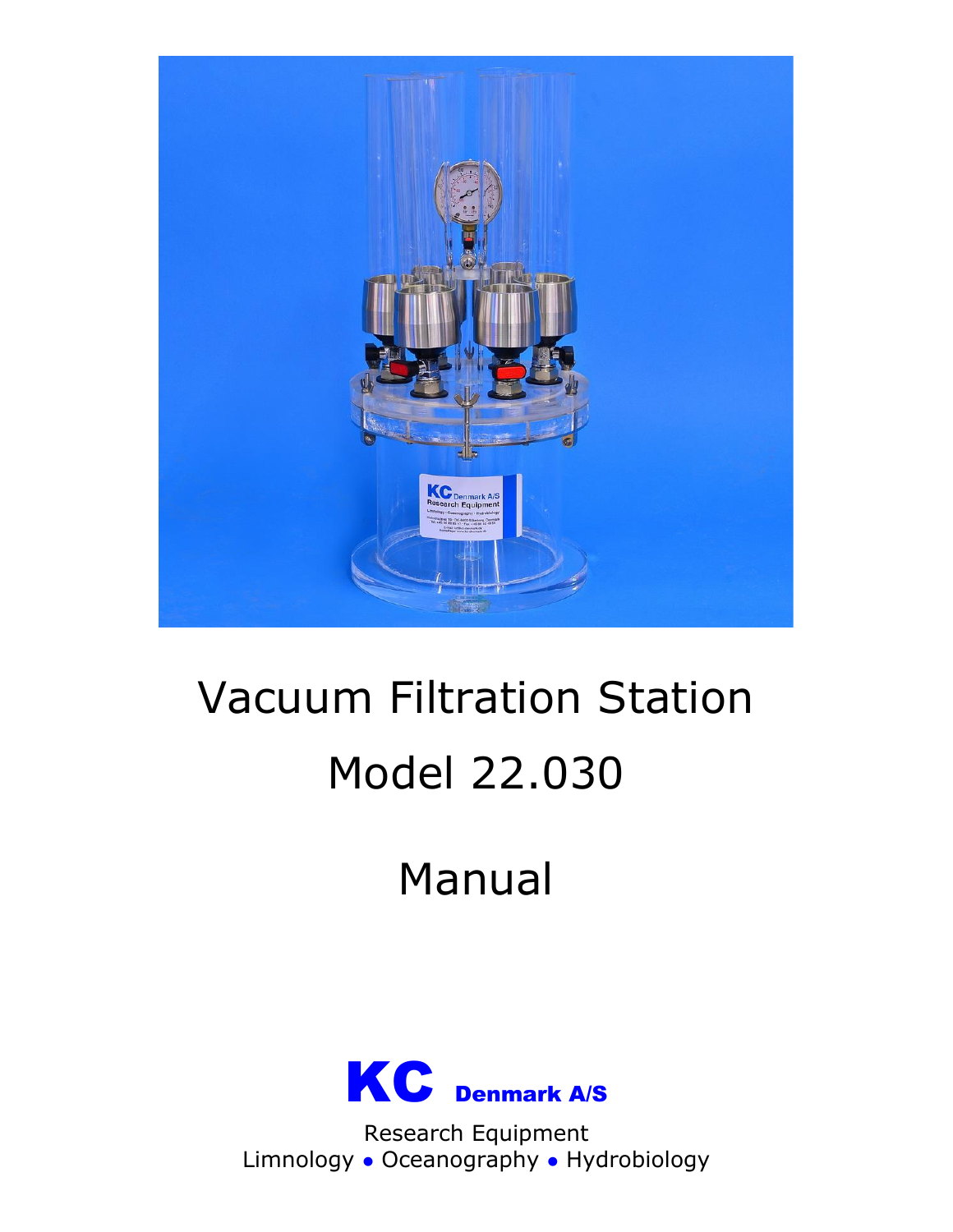## **Vacuum Filtration Station – 6 x 500 ml**



**KC Denmark A/S is not, and cannot be held, responsible for any damage(s) made to equipment or to operators who ignore safety precautions or because of misuse or wrong operation.**

**It is very important to empty the excess fluid chamber regularly. If not, the pump will be filled with liquid and damaged.**

Vacuum filtration is used primarily in microbiological and laboratory procedures involving the collection of a particulate (bacteria, precipitate, etc.) from a liquid suspension. Liquid poured into a funnel passes through a filter, which retains the particulate.

| <b>Item</b>    | <b>Description</b>                                                                                                                                                                                                                                                                         |  |
|----------------|--------------------------------------------------------------------------------------------------------------------------------------------------------------------------------------------------------------------------------------------------------------------------------------------|--|
| $\mathbf{1}$   | Install the vacuum pump close to the system and<br>ensure you have a proper ground connection for the<br>pump's power supply. If preferable, you may extend<br>the tubing for the vacuum pump. Please refer to the<br>pumps manual for more details and maintenance of<br>the pump itself. |  |
| $\overline{2}$ | Top of the excess fluid chamber:<br>Stub for connecting the vacuum pump<br>$\bullet$<br>The valve is shown in open position<br>$\bullet$<br>Manometer showing the vacuum<br>$\bullet$                                                                                                      |  |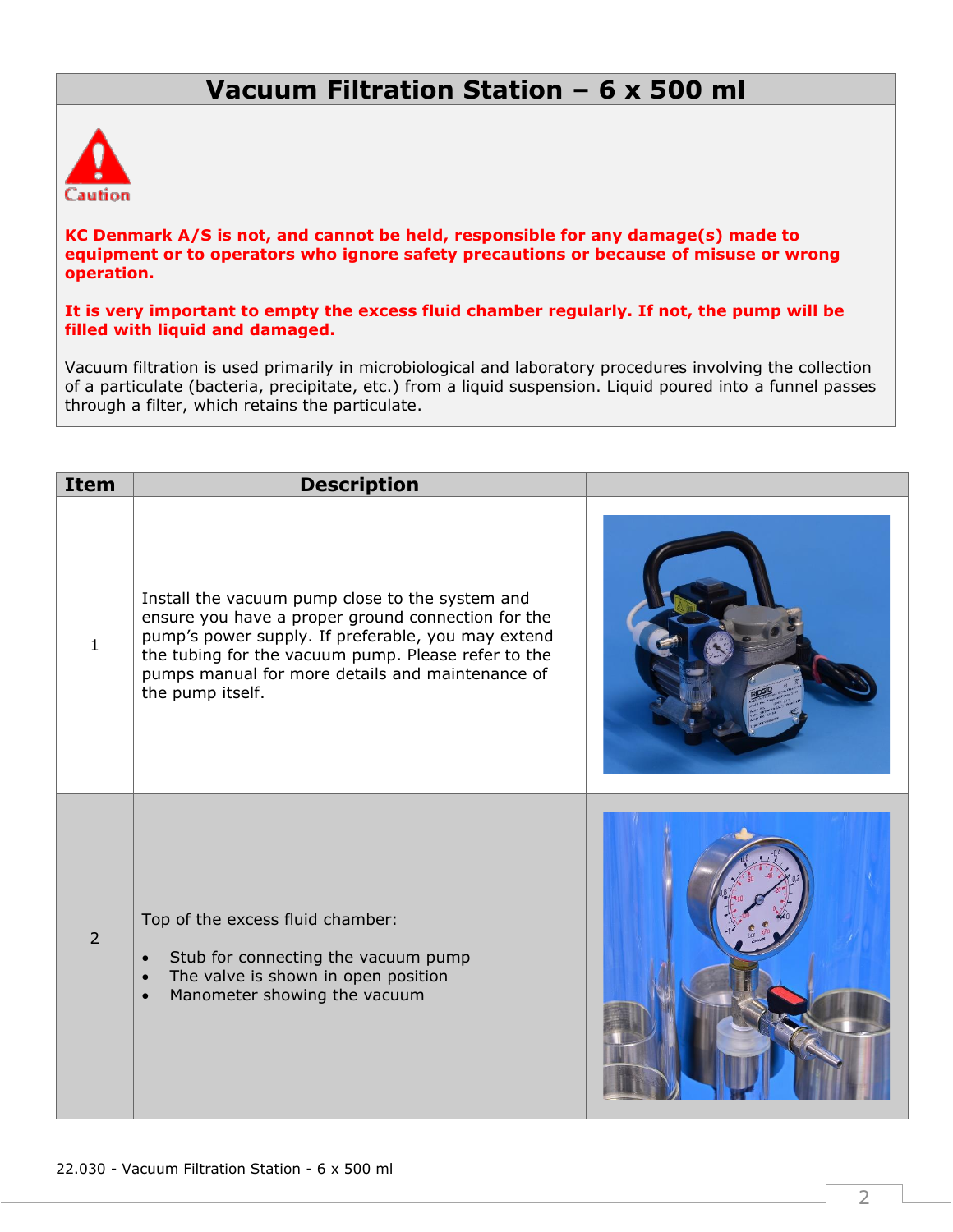## It is very important to empty the excess fluid chamber regularly. If not, the pump will be filled with liquid and damaged.

1. Open the valve (item 2)

3

- 2. Remove the 6 chambers
- 3. Loosen the screws to equalize the vacuum
- 4. Remove the top and pour out the liquid
- 5. Reassemble in the opposite way



|                | <b>Using the vacuum filtration</b>                                                                                                                                                                                                                                                                         |  |
|----------------|------------------------------------------------------------------------------------------------------------------------------------------------------------------------------------------------------------------------------------------------------------------------------------------------------------|--|
| 4              | Connect the filtration unit and the vacuum pump using<br>an appropriate vacuum hose.                                                                                                                                                                                                                       |  |
| 5              | Standard delivery comes with a standard Sartorius<br>support screen (6980232); on the photo, the left item<br>shows a stainless steel item (optional).<br>Insert the support screen as shown to the left. Add the<br>Ø47 mm filter paper (right).<br>Turn the valves into horizontal position to (closed). |  |
| 6              | Place the chambers on top (left).<br>An optional number of chambers can be added. Close<br>the valve for the unused devices.<br>Using the valve beneath the chamber, you can reduce<br>or turn off the vacuum individually for every sample<br>tube.                                                       |  |
| $\overline{7}$ | Do not use alcohol, as it will damage the bottles and<br>the chamber for excess fluid.<br>Pour the liquid to be filtrated into the upper bottles.<br>Start the vacuum pump and open the required valves<br>as per item 6.                                                                                  |  |